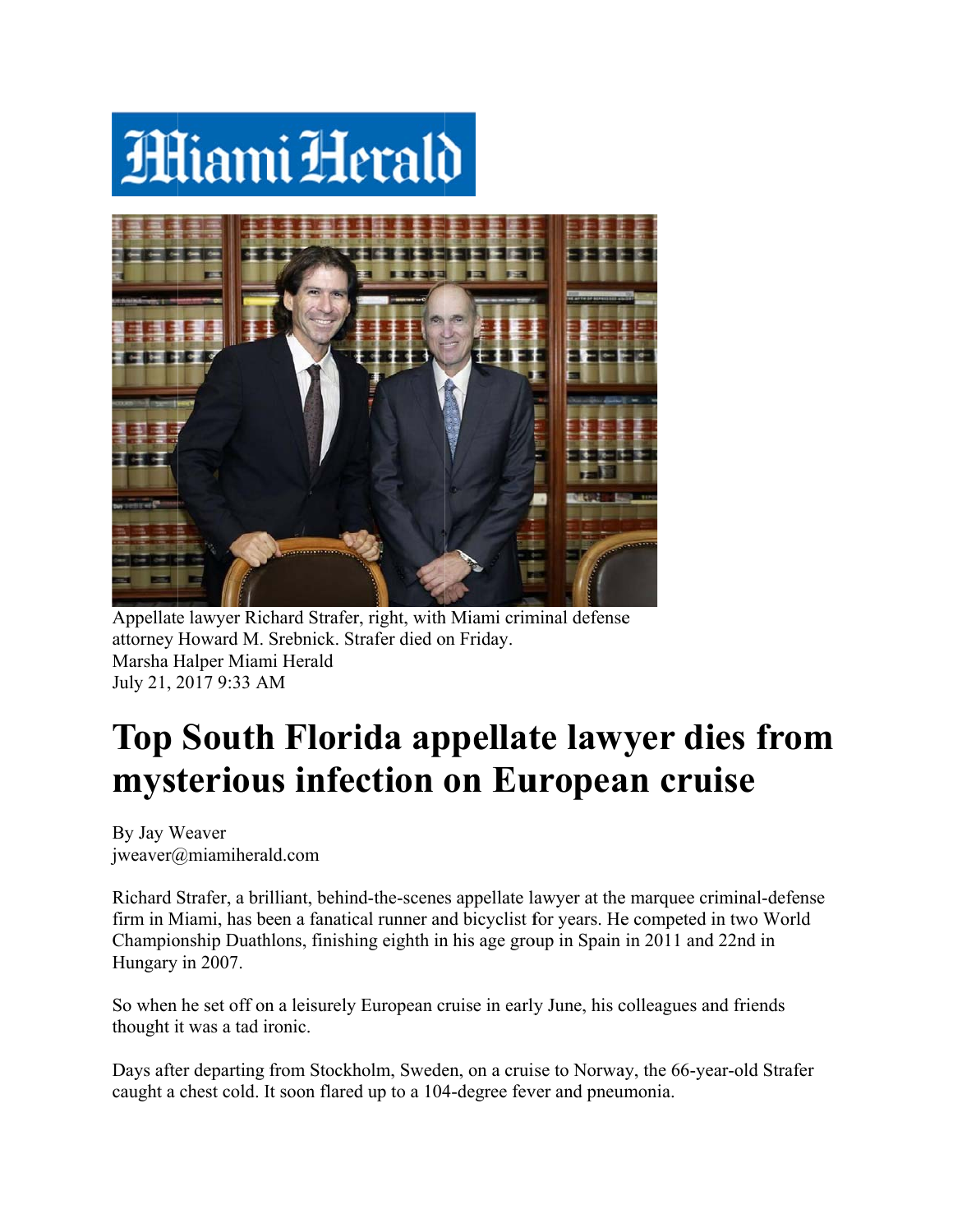By mid-June, when the ship sailed into Greenwich, England, Strafer had already been under medical supervision for the latter half of the cruise. After being transferred to an English hospital, doctors gave him antibiotics for a worsening lung infection that they could not diagnose, but the medication proved ineffective. As his lungs deteriorated, Strafer went into cardiac arrest that cut off oxygen to his brain. Within a week, he slipped into a coma.

Strafer, considered to possess one of the sharpest legal minds in South Florida, never awoke from it. After being flown in a private air ambulance to Miami in early July, he was taken to Baptist Hospital, where a stream of family and friends visited his bedside. Baptist doctors concluded his coma was irreversible.

Over the past weekend, Strafer's family honored his living will and instructed doctors to remove him from life support. He died Friday morning.

"Everyone is heartbroken," said attorney Scott Kornspan, managing partner of Black, Srebnick, Kornspan & Stumpf, where Strafer worked for more than 15 years. "How does this happen on a cruise line to a perfectly healthy man? We're all in shock and dumbfounded about what happened."

Kornspan said he communicated with Strafer on June 17 just after he was transferred from the Viking Cruises ship to the English hospital. Strafer expressed alarm over his prognosis after doctors immediately told him in the hospital's ICU that if he had arrived three hours later he would have died. They also told him that because of the seriousness of his condition, he should contact next of kin and a spiritual adviser. After a few days of treatment, Strafer reached out to Kornspan again because his health was worsening; he asked him to contact a medical malpractice lawyer in Miami.

Strafer's husband, Jonathan Rick, who traveled with him on the European cruise, said the lack of proper treatment started on board the Swiss-based Viking Cruises ship. "I don't think they were aware of how serious this was," Rick said.

Rick also said that while Strafer was in the ICU at the hospital outside Greenwich, his lungs failed and his heart beat rapidly for several days. After the doctors put in a feeding tube on June 23, he went into cardiac arrest. "It did lead to a coma that he never came out of," Rick said.

Strafer's daughter, Jordan, a 26-year-old fine arts graduate student in New York, flew to England to be with her father. She said he was able to speak with her during the first few days at the hospital, until he became unconscious following the cardiac arrest. "It wasn't until we got to Baptist that we learned about the damage to his brain from the cardiac arrest," she said.

For Jordan Strafer, her father's unexpected death follows the loss of her mother, attorney Holly Skolnick, 59, who died of melanoma in 2013.

Jordan said she had a close relationship with her father, who was a lifelong teacher to her. "My dad showed me music, dancing, art, philosophy and literature," she said. "We would speak for